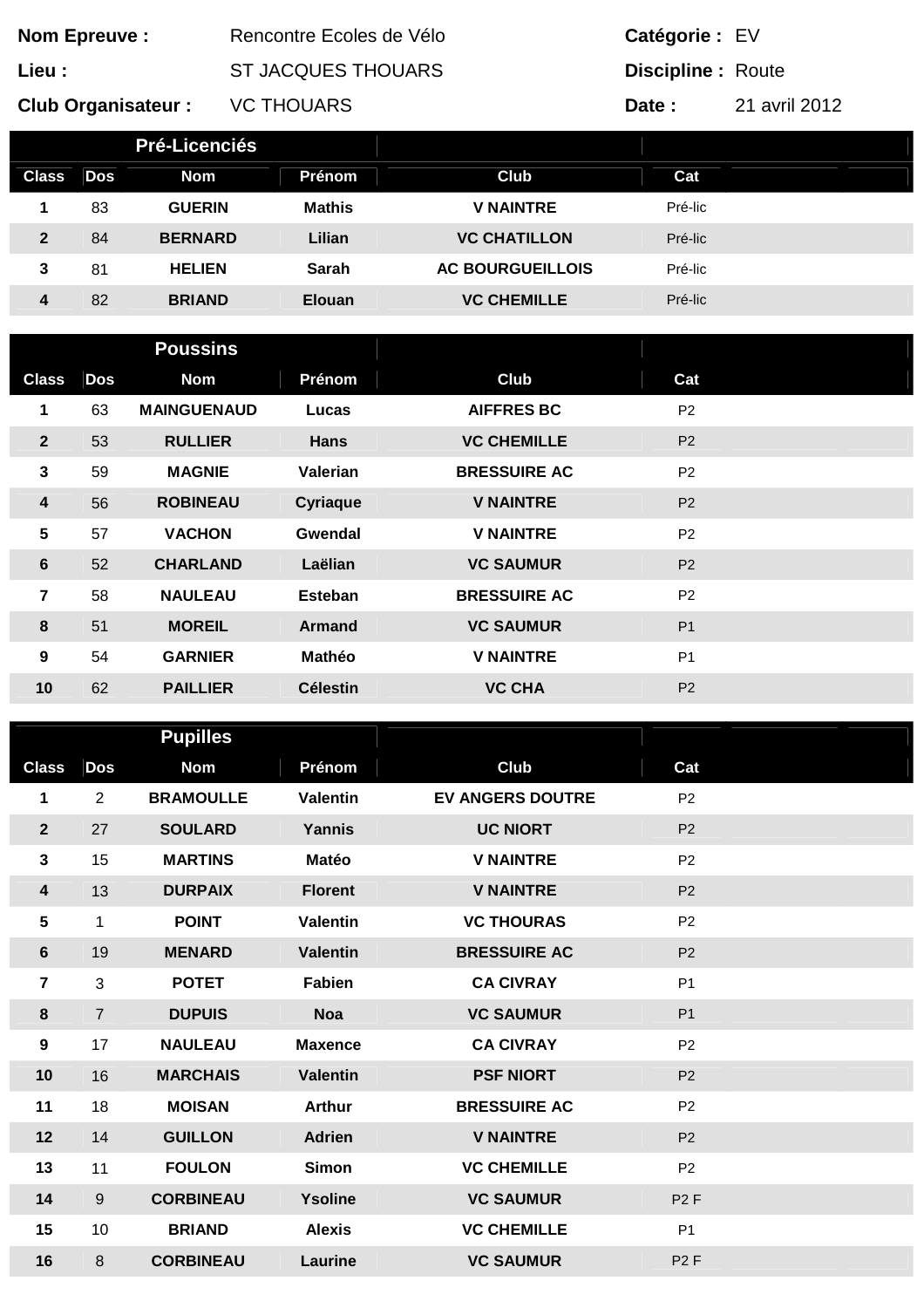| 17                | 12 | <b>SOLERA</b>      | <b>Flavien</b> | <b>V NAINTRE</b>        | P <sub>1</sub> |  |
|-------------------|----|--------------------|----------------|-------------------------|----------------|--|
| 18                | 4  | <b>DEVANNE</b>     | Amandine       | <b>AC BOURGUEILLOIS</b> | P1F            |  |
| 19                | 6  | <b>LELIEVRE</b>    | Gabin          | <b>AC BOURGUEILLOIS</b> | P <sub>1</sub> |  |
| <b>20</b>         | 25 | <b>GUYON</b>       | Guewen         | <b>UC NIORT</b>         | P <sub>1</sub> |  |
| 21                | 23 | <b>LEMOINE</b>     | Paul           | <b>VC CHATILLON</b>     | P <sub>2</sub> |  |
| $22 \overline{ }$ | 5  | <b>HELIEN</b>      | <b>Florian</b> | <b>AC BOURGUEILLOIS</b> | P <sub>1</sub> |  |
| 23                | 26 | <b>CORNUEJOULS</b> | Damien         | <b>UC NIORT</b>         | P <sub>2</sub> |  |

|                         |                         | <b>Benjamins</b>                   |                  |                                   |       |              |            |
|-------------------------|-------------------------|------------------------------------|------------------|-----------------------------------|-------|--------------|------------|
| <b>Class</b>            | <b>Dos</b>              | <b>Nom</b>                         | Prénom           | Club                              | Cat   | <b>N°Lic</b> | <b>Tps</b> |
| 1                       | 19                      | <b>SOLERA</b>                      | <b>Antoine</b>   | <b>V NAINTRE</b>                  | Benj2 |              |            |
| $\mathbf{2}$            | 6                       | <b>BRAMOULLE</b>                   | <b>Adrien</b>    | <b>EV DANGERS DOUTRE</b><br>Benj1 |       |              |            |
| 3                       | 13                      | <b>BOUILLAC</b>                    | <b>Brice</b>     | <b>V NAINTRE</b>                  | Benj2 |              |            |
| 4                       | $\overline{7}$          | <b>DEMPURE</b>                     | <b>Antoine</b>   | <b>ANGOULEME VC</b>               | Benj2 |              |            |
| 5                       | $\overline{\mathbf{4}}$ | <b>GELINEAU</b>                    | <b>Clément</b>   | <b>VC SEVRE</b>                   | Benj2 |              |            |
| 6                       | 29                      | <b>CARL</b>                        | <b>Mathis</b>    | <b>UC NIORT</b>                   | Benj2 |              |            |
| $\overline{\mathbf{7}}$ | 18                      | <b>SOLERA</b>                      | <b>Adrien</b>    | <b>V NAINTRE</b>                  | Benj2 |              |            |
| $\bf 8$                 | $\mathbf{1}$            | <b>DENIS</b>                       | <b>Baptiste</b>  | <b>VC THOUARS</b>                 | Benj2 |              |            |
| $\boldsymbol{9}$        | 9                       | <b>HERVE</b>                       | Hugo             | <b>VC SAUMUR</b>                  | Benj1 |              |            |
| 10                      | 22                      | <b>BODET</b>                       | Léo              | <b>BRESSUIRE AC</b>               | Benj2 |              |            |
| 11                      | 15                      | <b>HOUSET</b>                      | <b>Mathurin</b>  | <b>V NAINTRE</b>                  | Benj2 |              |            |
| 12                      | 5                       | <b>OIRY</b>                        | Louis            | <b>VC ST MAIXENT</b>              | Benj2 |              |            |
| 13                      | 31                      | <b>CORNUEJOULS</b>                 | <b>Bertrand</b>  | <b>UC NIORT</b>                   | Benj1 |              |            |
| 14                      | 27                      | <b>LANDET</b>                      | <b>Valentin</b>  | <b>VC CHATILLON</b>               | Benj1 |              |            |
| 15                      | 10                      | <b>BERNIER</b>                     | Benjamin         | <b>VC SAUMUR</b>                  | Benj2 |              |            |
| 16                      | 30                      | <b>TERRASSON</b>                   | <b>Kilian</b>    | <b>UC NIORT</b>                   | Benj1 |              |            |
| 17                      | 17                      | <b>MAURY</b>                       | <b>Nathan</b>    | <b>V NAINTRE</b>                  | Benj2 |              |            |
| 18                      | 123                     | <b>GEFFARD</b>                     | <b>Florentin</b> | <b>BRESSUIRE AC</b>               | Benj1 |              |            |
| 19                      | 11                      | <b>CESVRE</b>                      | <b>Florian</b>   | <b>VC SAUMUR</b>                  | Benj2 |              |            |
| 20                      | 14                      | <b>COUILLEBAULT</b>                | <b>Gatien</b>    | <b>V NAINTRE</b>                  | Benj2 |              |            |
| 21                      | 16                      | <b>LEMONNIER</b>                   | <b>Bastien</b>   | <b>V NAINTRE</b>                  | Benj2 |              |            |
| 22                      | 28                      | <b>GAILLARD</b>                    | Mathéo           | <b>UC NIORT</b>                   | Benj1 |              |            |
| 23                      | 12                      | <b>CARDOSO</b>                     | <b>Joris</b>     | <b>VC CHEMILLE</b>                | Benj1 |              |            |
| 24                      | $\mathfrak{S}$          | <b>PETRONIN</b>                    | Alexandre        | <b>VC THOUARS</b>                 | Benj1 |              |            |
| 25                      | 6                       | <b>HELIEN</b>                      | <b>Corentin</b>  | <b>AC BOURGUEILLOIS</b>           | Benj2 |              |            |
| 26                      | 21                      | <b>MELIN</b>                       | Yoann            | <b>PSF NIORT</b>                  | Benj2 |              |            |
| 27                      | $\overline{2}$          | <b>BARBAULT</b>                    | <b>Dorian</b>    | <b>VC THOUARS</b>                 | Benj2 |              |            |
| 28                      | 26                      | <b>PARNAUDEAU</b>                  | <b>Gabriel</b>   | <b>VC CHATILLON</b>               | Benj2 |              |            |
| 29                      | 20                      | <b>AITKEN-</b><br><b>WHITEMORE</b> | Oliver           | <b>PSF NIORT</b>                  | Benj1 |              |            |